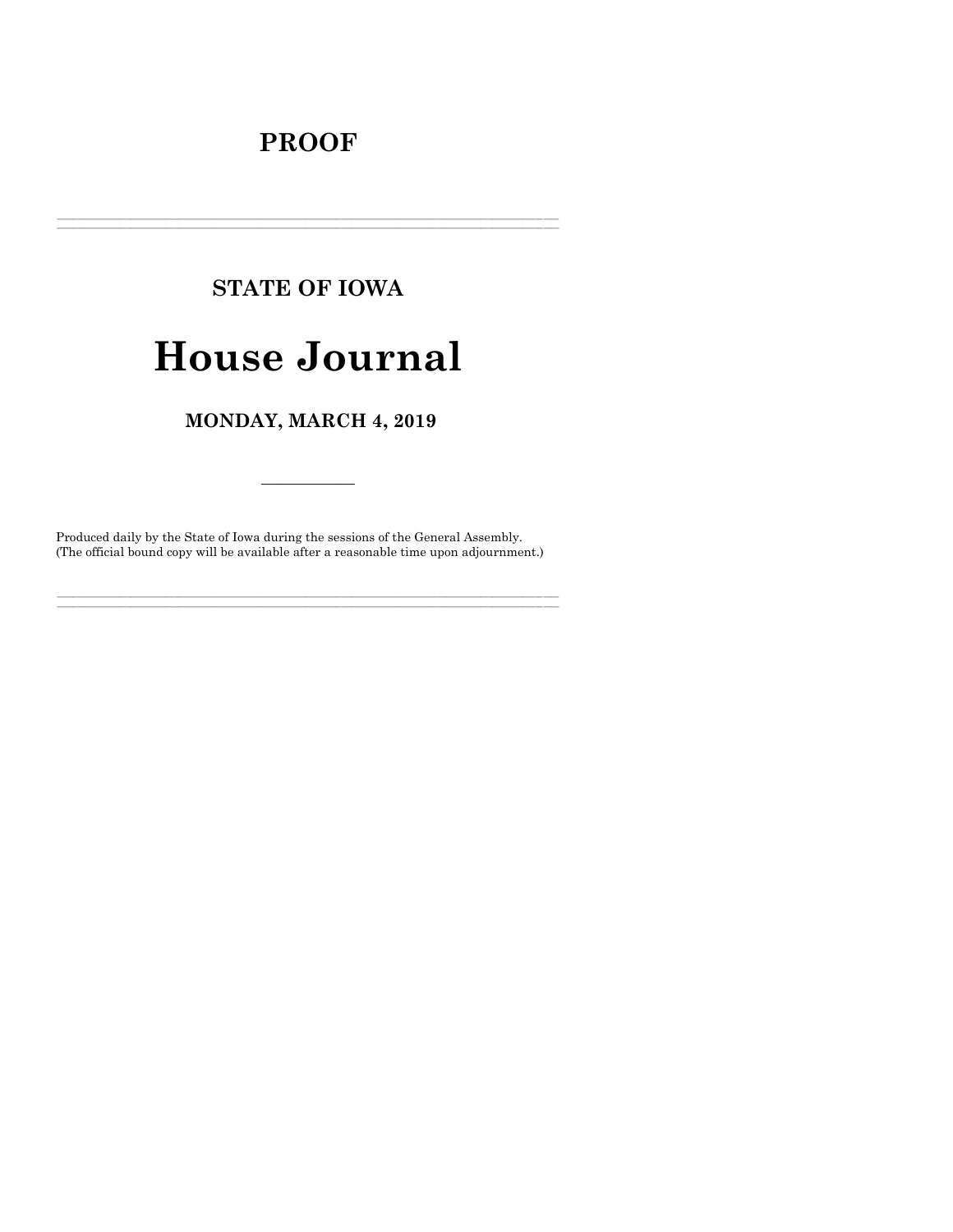# **JOURNAL OF THE HOUSE**

Fiftieth Calendar Day - Thirty-first Session Day

Hall of the House of Representatives Des Moines, Iowa, Monday, March 4, 2019

The House met pursuant to adjournment at 1:02 p.m., Speaker Upmeyer in the chair.

Prayer was offered by Pastor Stephen Broers, Emmanuel Lutheran Church, Fontanelle. He was the guest of Sorensen of Adair.

#### PLEDGE OF ALLEGIANCE

The Pledge of Allegiance was led by Clayton Beyers and Emily Holloway, members of Best Buddies. They were the guests of Speaker Upmeyer.

The Journal of Thursday, February 28, 2019, was approved.

## INTRODUCTION OF BILLS

**[House File 571,](https://www.legis.iowa.gov/legislation/BillBook?ga=88&ba=HF571)** by Mommsen, a bill for an act relating to the management of soil and water resources, including projects described in the Iowa nutrient reduction strategy, and the use of a county tax levy.

Read first time and referred to committee on **Agriculture.**

**[House File 572,](https://www.legis.iowa.gov/legislation/BillBook?ga=88&ba=HF572)** by Kacena, a bill for an act authorizing manufacturers of beer in this state to sell beer to retail beer permit and liquor control license holders.

Read first time and referred to committee on C**ommerce.**

**[House File 573,](https://www.legis.iowa.gov/legislation/BillBook?ga=88&ba=HF573)** by Best, a bill for an act relating to prescription drug benefits, pharmacies, pharmacy benefit managers, making penalties applicable, and including applicability provisions.

Read first time and referred to committee on **Commerce.**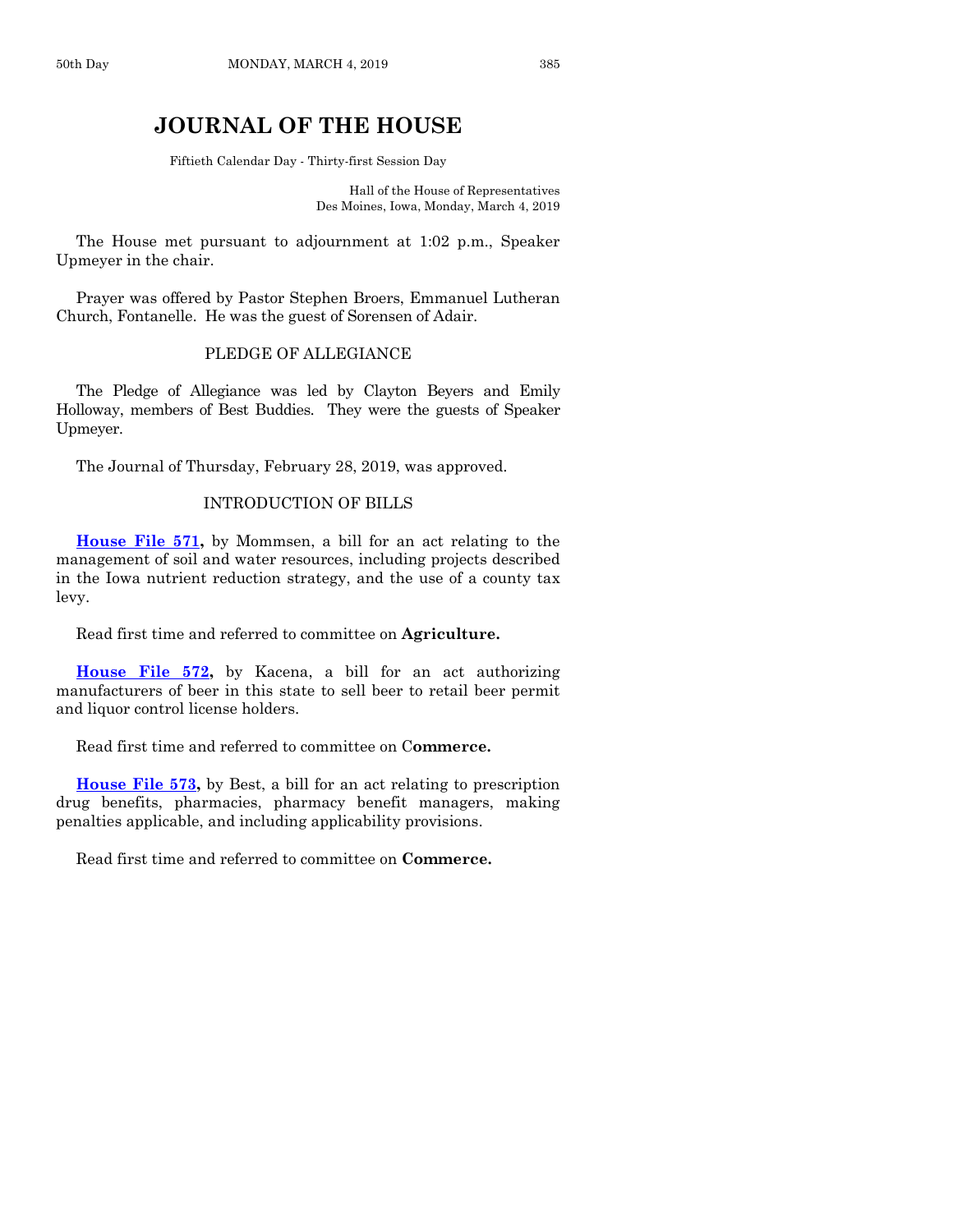**[House File 574,](https://www.legis.iowa.gov/legislation/BillBook?ga=88&ba=HF574)** by Sorensen, a bill for an act relating to the offer and teach requirements under the educational standards.

Read first time and referred to committee on **Education.**

**[House File 575,](https://www.legis.iowa.gov/legislation/BillBook?ga=88&ba=HF575)** by Sorensen, a bill for an act providing for training and other procedures relating to student seizures for public and accredited nonpublic schools.

Read first time and referred to committee on **Education.**

**[House File 576,](https://www.legis.iowa.gov/legislation/BillBook?ga=88&ba=HF576)** by Bennett, a bill for an act relating to treatment or intervention involving an intersex minor.

Read first time and referred to committee on **Human Resources.**

**[House File 577,](https://www.legis.iowa.gov/legislation/BillBook?ga=88&ba=HF577)** by Brown-Powers and Williams, a bill for an act relating to substance use disorder services and reimbursement, and including effective date provisions.

Read first time and referred to committee on **Human Resources.**

**[House File 578,](https://www.legis.iowa.gov/legislation/BillBook?ga=88&ba=HF578)** by Matson, a bill for an act requiring a study regarding alternative methods for disposing of the body of a deceased person.

Read first time and referred to committee on **Human Resources.**

**[House File 579,](https://www.legis.iowa.gov/legislation/BillBook?ga=88&ba=HF579)** by R. Smith, Konfrst, Lensing, Gaskill, Donahue, Kressig, and Brown-Powers, a bill for an act requesting a legislative interim study committee relating to medical examiner efficiencies.

Read first time and referred to committee on **Human Resources.**

**[House File 580,](https://www.legis.iowa.gov/legislation/BillBook?ga=88&ba=HF580)** by Bergan, a bill for an act relating to the establishment of a needle exchange pilot program by the Iowa department of public health.

Read first time and referred to committee on **Human Resources.**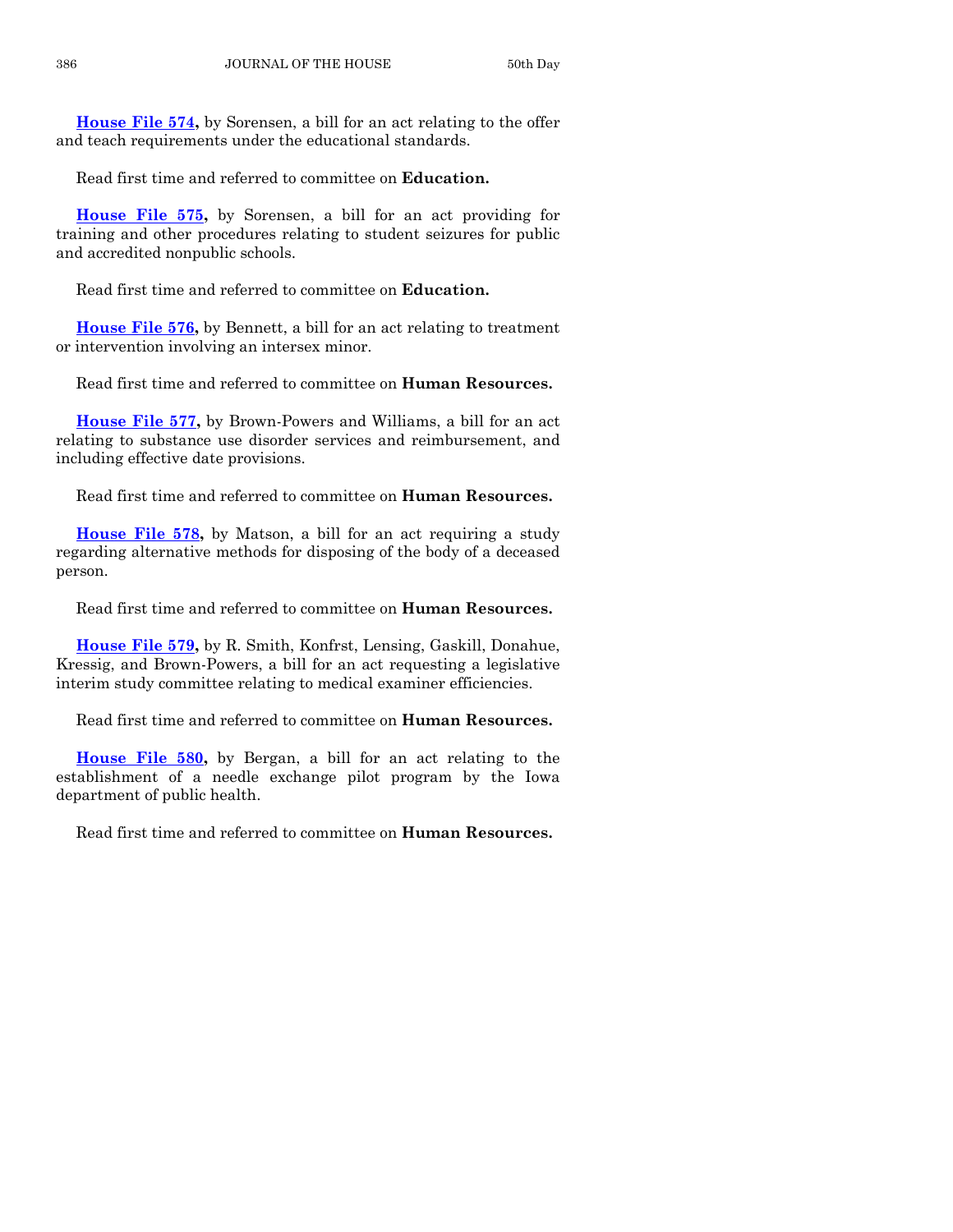**[House File 581,](https://www.legis.iowa.gov/legislation/BillBook?ga=88&ba=HF581)** by Bennett, a bill for an act relating to the rights of sexual assault survivors, and making appropriations.

Read first time and referred to committee on **Judiciary.**

**[House File 582,](https://www.legis.iowa.gov/legislation/BillBook?ga=88&ba=HF582)** by Hite, a bill for an act relating to the suspension of a child support order relative to child in need of assistance proceedings.

Read first time and referred to committee on **Judiciary.**

**[House File 583,](https://www.legis.iowa.gov/legislation/BillBook?ga=88&ba=HF583)** by Mommsen, a bill for an act relating to replacement of the term visitation with the term parenting time relative to time awarded to a parent.

Read first time and referred to committee on **Judiciary.**

**[House File 584,](https://www.legis.iowa.gov/legislation/BillBook?ga=88&ba=HF584)** by Kacena, a bill for an act relating to the diversion of social security disability dependent benefits assigned to the state for a child in foster care.

Read first time and referred to committee on **Judiciary.**

**[House File 585,](https://www.legis.iowa.gov/legislation/BillBook?ga=88&ba=HF585)** by Thorup, a bill for an act relating to the Iowa sobriety and drug monitoring program.

Read first time and referred to committee on **Public Safety.**

**[House File 586,](https://www.legis.iowa.gov/legislation/BillBook?ga=88&ba=HF586)** by Wolfe, a bill for an act relating to property exempt from execution, including firearms.

Read first time and referred to committee on **Public Safety.**

**[House File 587,](https://www.legis.iowa.gov/legislation/BillBook?ga=88&ba=HF587)** by Thorup, a bill for an act relating to the disposal by sale or donation of surplus personal property by state agencies.

Read first time and referred to committee on **State Government.**

**[House File 588,](https://www.legis.iowa.gov/legislation/BillBook?ga=88&ba=HF588)** by Bennett, a bill for an act relating to the issuance of persons with disabilities parking permits to new residents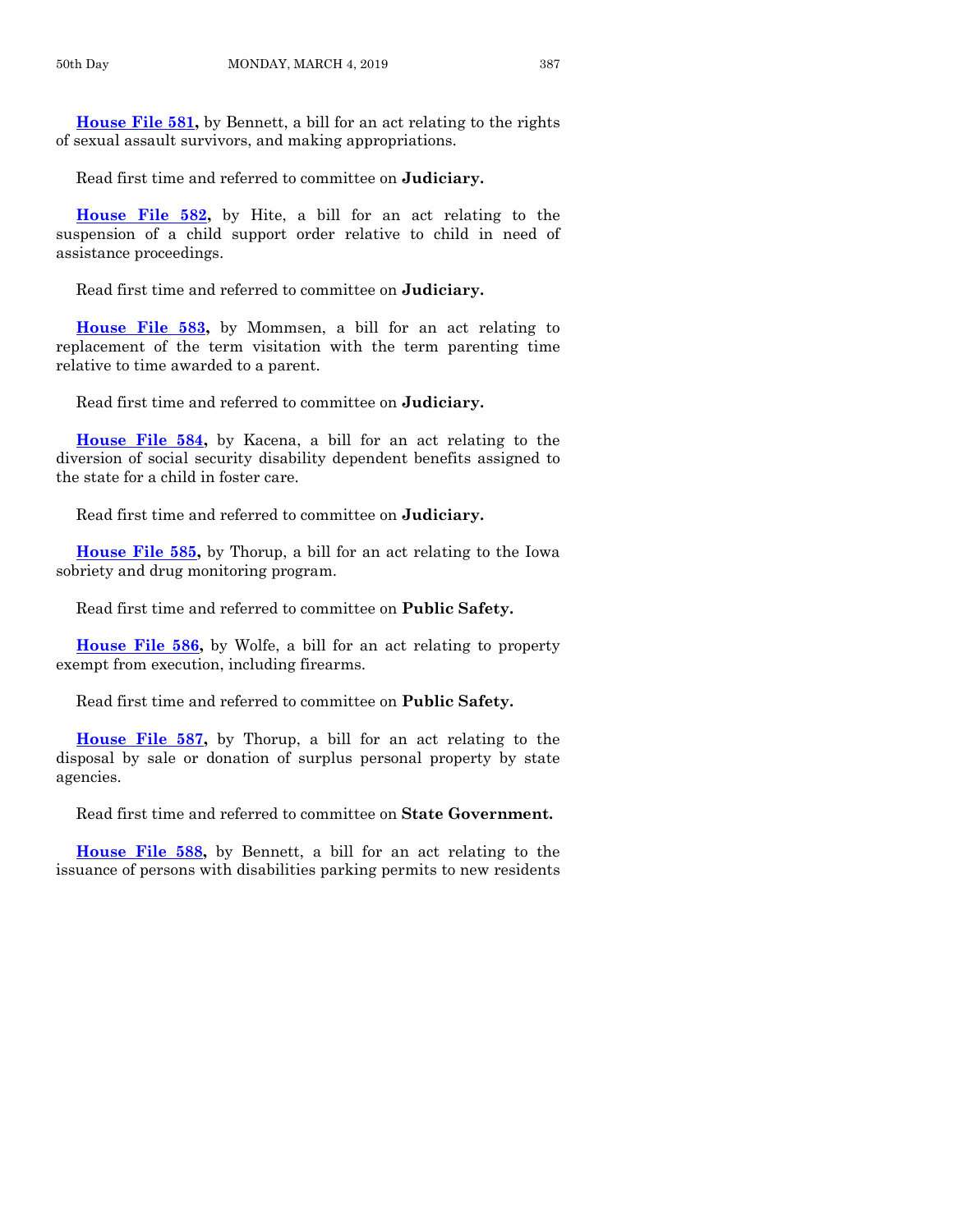with valid persons with disabilities parking permits from other states.

Read first time and referred to committee on **Transportation.**

**[House File 589,](https://www.legis.iowa.gov/legislation/BillBook?ga=88&ba=HF589)** by committee on State Government, a bill for an act relating to the property tax levy for the payment of general obligation bonds issued by cities for certain flood-related purposes and including applicability provisions.

Read first time and referred to committee on **Ways and Means.**

**[House File 590,](https://www.legis.iowa.gov/legislation/BillBook?ga=88&ba=HF590)** by committee on State Government, a bill for an act relating to tax return preparers, and providing penalties.

Read first time and placed on the **calendar.**

**[House File 591,](https://www.legis.iowa.gov/legislation/BillBook?ga=88&ba=HF591)** by committee on Judiciary, a bill for an act providing for juvenile court jurisdiction over minor guardianship proceedings and including effective date and applicability provisions.

Read first time and placed on the **calendar.**

**[House File 592,](https://www.legis.iowa.gov/legislation/BillBook?ga=88&ba=HF592)** by committee on Education, a bill for an act relating to the statewide preschool program by modifying provisions relating to eligibility, funding, and compulsory attendance and including applicability provisions.

Read first time and referred to committee on **Appropriations.**

**[House File 593,](https://www.legis.iowa.gov/legislation/BillBook?ga=88&ba=HF593)** by committee on Commerce, a bill for an act relating to the definition of personal injuries arising out of and in the course of the employment for the purposes of compensable acts for workers' compensation.

Read first time and placed on the **calendar.**

**[House File 594,](https://www.legis.iowa.gov/legislation/BillBook?ga=88&ba=HF594)** by committee on Judiciary, a bill for an act relating to limitations regarding the withdrawal of a life-sustaining procedure from a minor child.

Read first time and placed on the **calendar.**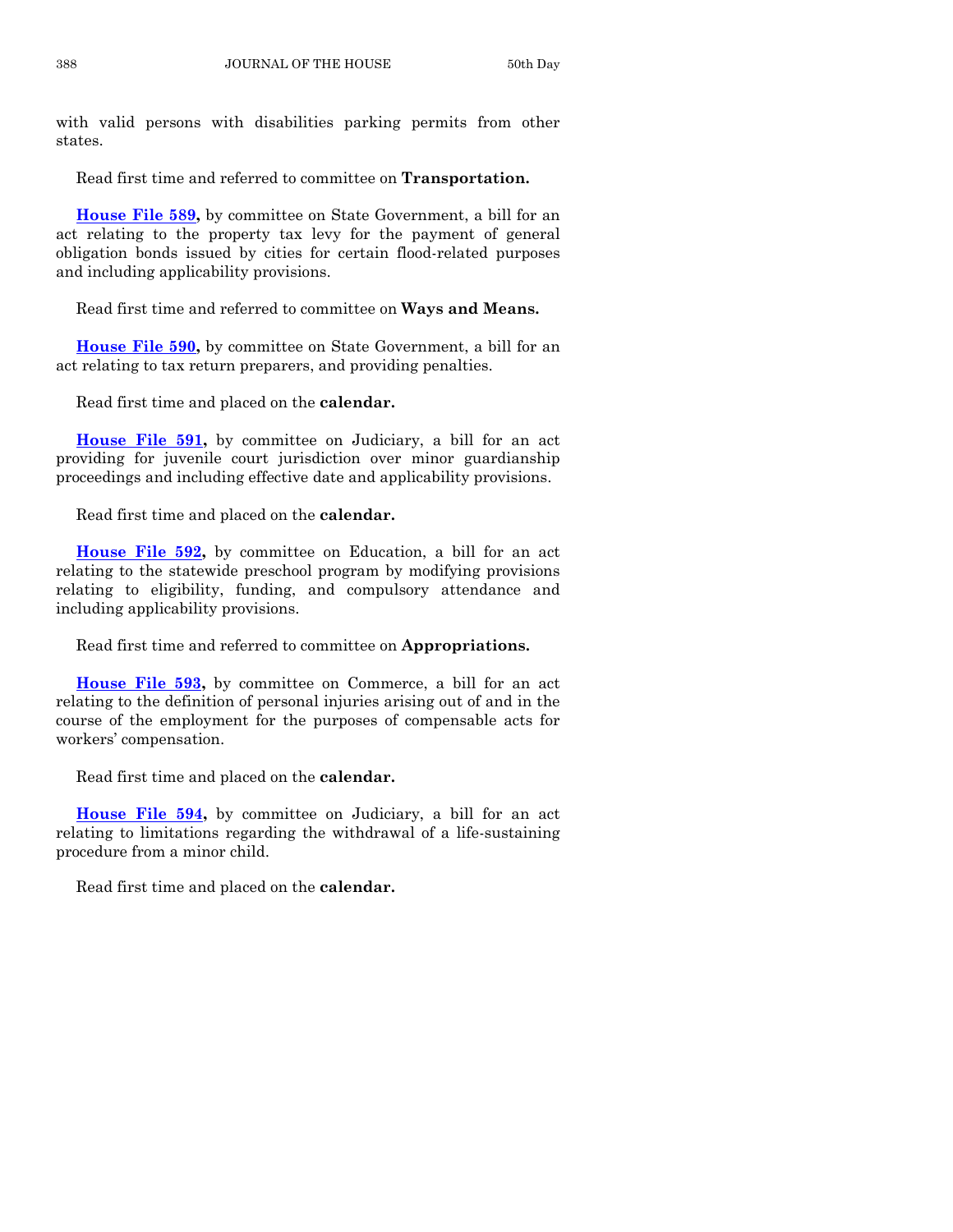**[House File 595,](https://www.legis.iowa.gov/legislation/BillBook?ga=88&ba=HF595)** by committee on State Government, a bill for an act related to allowable annual salaries for deputy county auditors in charge of elections administration.

Read first time and placed on the **calendar.**

**[House File 596,](https://www.legis.iowa.gov/legislation/BillBook?ga=88&ba=HF596)** by committee on Education, a bill for an act relating to incentives for whole grade sharing and school district reorganization or dissolution.

Read first time and placed on the **calendar.**

**[House File 597,](https://www.legis.iowa.gov/legislation/BillBook?ga=88&ba=HF597)** by committee on Human Resources, a bill for an act requesting the establishment of an interim study committee relating to the impact of state assistance program income restriction guidelines.

Read first time and placed on the **calendar.**

**[House File 598,](https://www.legis.iowa.gov/legislation/BillBook?ga=88&ba=HF598)** by committee on Education, a bill for an act relating to the assignment of pupils who are siblings to classrooms by school districts.

Read first time and placed on the **calendar.**

**[House File 599,](https://www.legis.iowa.gov/legislation/BillBook?ga=88&ba=HF599)** by committee on Natural Resources, a bill for an act relating to hunting by persons under the age of sixteen.

Read first time and placed on the **calendar.**

**[House File 600,](https://www.legis.iowa.gov/legislation/BillBook?ga=88&ba=HF600)** by committee on Judiciary, a bill for an act relating to nonsubstantive Code corrections.

Read first time and placed on the **calendar.**

**[House File 601,](https://www.legis.iowa.gov/legislation/BillBook?ga=88&ba=HF601)** by committee on Human Resources, a bill for an act relating to the practice of polysomnography.

Read first time and placed on the **calendar.**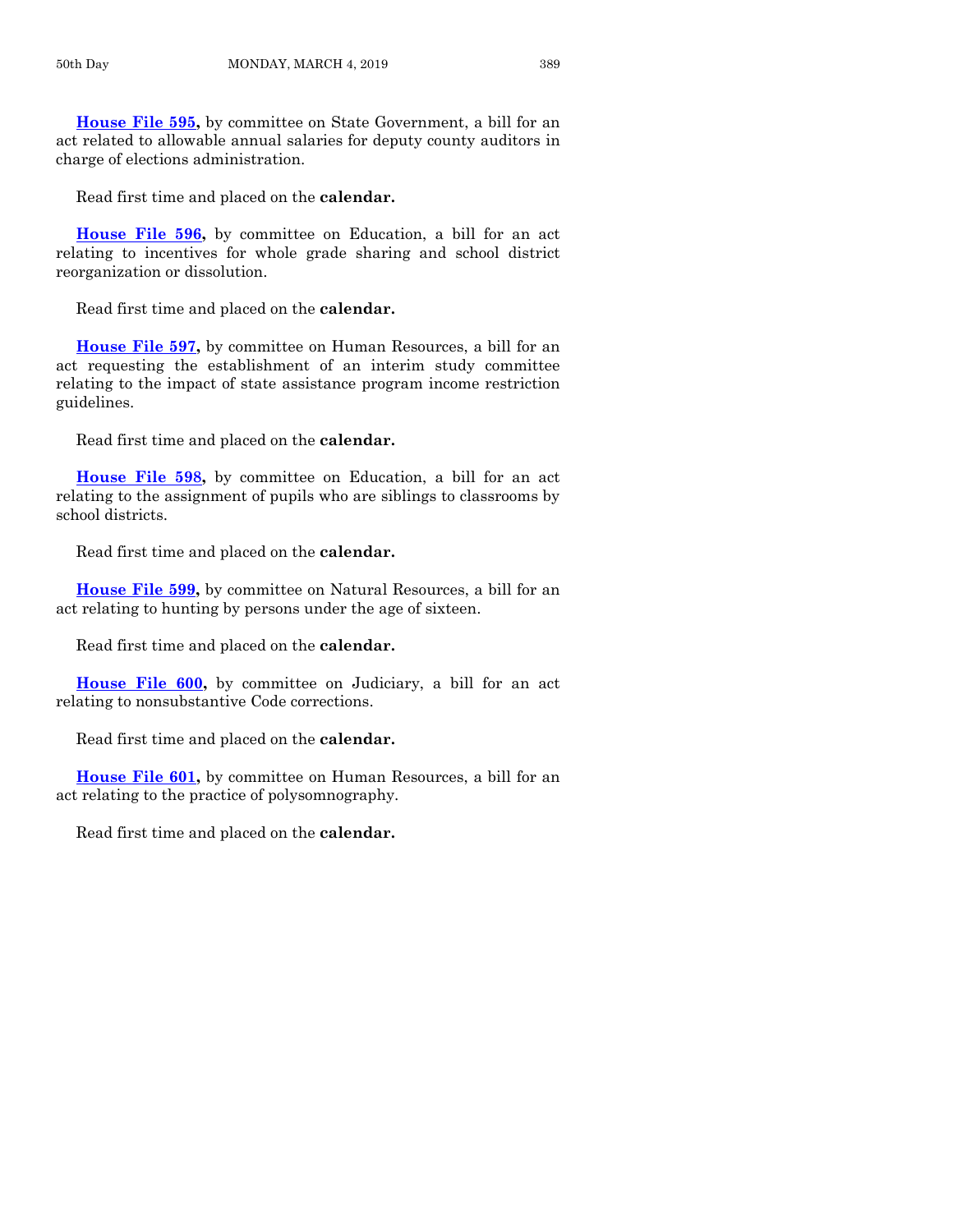**[House File 602,](https://www.legis.iowa.gov/legislation/BillBook?ga=88&ba=HF602)** by committee on Judiciary, a bill for an act relating to home improvement fraud and providing penalties for contractors who commit home improvement fraud.

Read first time and placed on the **calendar.**

**[House File 603,](https://www.legis.iowa.gov/legislation/BillBook?ga=88&ba=HF603)** by committee on Natural Resources, a bill for an act relating to snowmobile user permits and registration fees.

Read first time and referred to committee on **Ways and Means.**

**[House File 604,](https://www.legis.iowa.gov/legislation/BillBook?ga=88&ba=HF604)** by committee on Natural Resources, a bill for an act relating to commercial fishing to remove underused, undesirable, and injurious organisms from waters of the state, and including applicability provisions.

Read first time and placed on the **calendar.**

**[House File 605,](https://www.legis.iowa.gov/legislation/BillBook?ga=88&ba=HF605)** by committee on Commerce, a bill for an act relating to insurance notices and documents delivered by electronic means to a consumer that purchases portable electronics insurance in a retail transaction.

Read first time and placed on the **calendar.**

**[House File 606,](https://www.legis.iowa.gov/legislation/BillBook?ga=88&ba=HF606)** by committee on Human Resources, a bill for an act relating to continuing education requirements for certain professions.

Read first time and placed on the **calendar.**

**[House File 607,](https://www.legis.iowa.gov/legislation/BillBook?ga=88&ba=HF607)** by committee on Ways and Means, a bill for an act modifying the sales and use tax exemption for the sale of certain component parts attached to or services performed on aircraft.

Read first time and placed on the **Ways and Means calendar.**

**[House File 608,](https://www.legis.iowa.gov/legislation/BillBook?ga=88&ba=HF608)** by Holt, a bill for an act relating to the tracking and counting of mailed absentee ballots.

Read first time and referred to committee on **State Government.**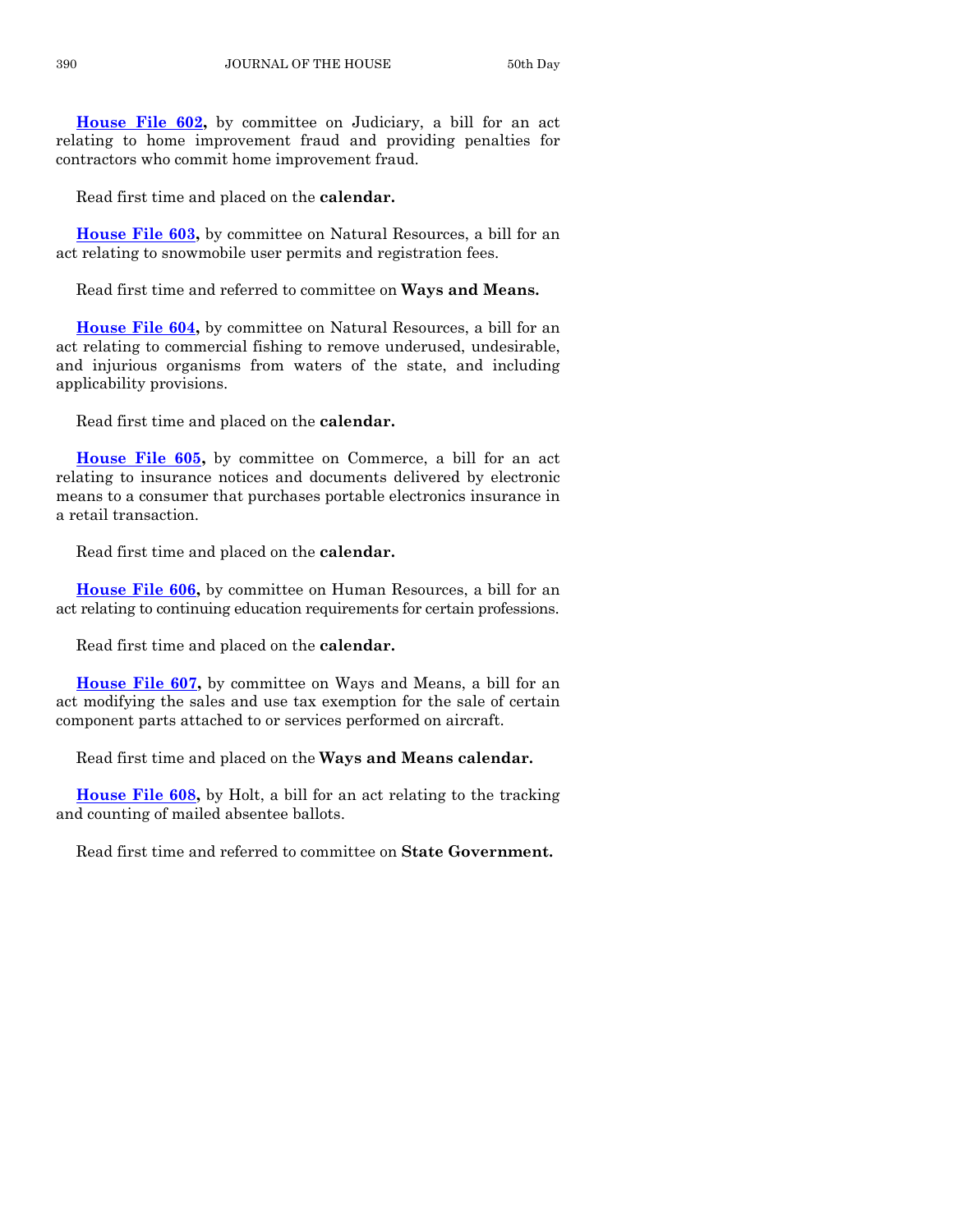**[House File 609,](https://www.legis.iowa.gov/legislation/BillBook?ga=88&ba=HF609)** by Kaufmann, a bill for an act to legalize the participation in the instructional support program by the Bennett community school district, and providing an effective date.

Read first time and referred to committee on **Education.**

**[House File 610,](https://www.legis.iowa.gov/legislation/BillBook?ga=88&ba=HF610)** by committee on Judiciary, a bill for an act relating to the opening of guardianships for adults and conservatorships for adults and minors and the administration of guardianships and conservatorships.

Read first time and placed on the **calendar.**

#### ADOPTION OF [HOUSE RESOLUTION 4](https://www.legis.iowa.gov/legislation/BillBook?ga=88&ba=HR4)

Hagenow of Dallas called up for consideration **[House Resolution 4,](https://www.legis.iowa.gov/legislation/BillBook?ga=88&ba=HR4)** a resolution congratulating the Morningside College Mustangs football team on winning the National Association of Intercollegiate Athletics National Championship.

Bossman of Woodbury moved the adoption of [House Resolution 4.](https://www.legis.iowa.gov/legislation/BillBook?ga=88&ba=HR4)

The motion prevailed and the resolution was adopted.

#### SPECIAL PRESENTATIONS

Forbes of Polk introduced to the House, United States Representative Cindy Axne.

The House rose and expressed its welcome.

Speaker Upmeyer introduced to the House, former legislator Ron Jorgensen.

The House rose and expressed its welcome.

# RULE 57 SUSPENDED

Hagenow of Dallas asked and received unanimous consent to suspend Rule 57, relating to committee notice and agenda, for a meeting of the committee on Agriculture and the committee on State Government to meet today.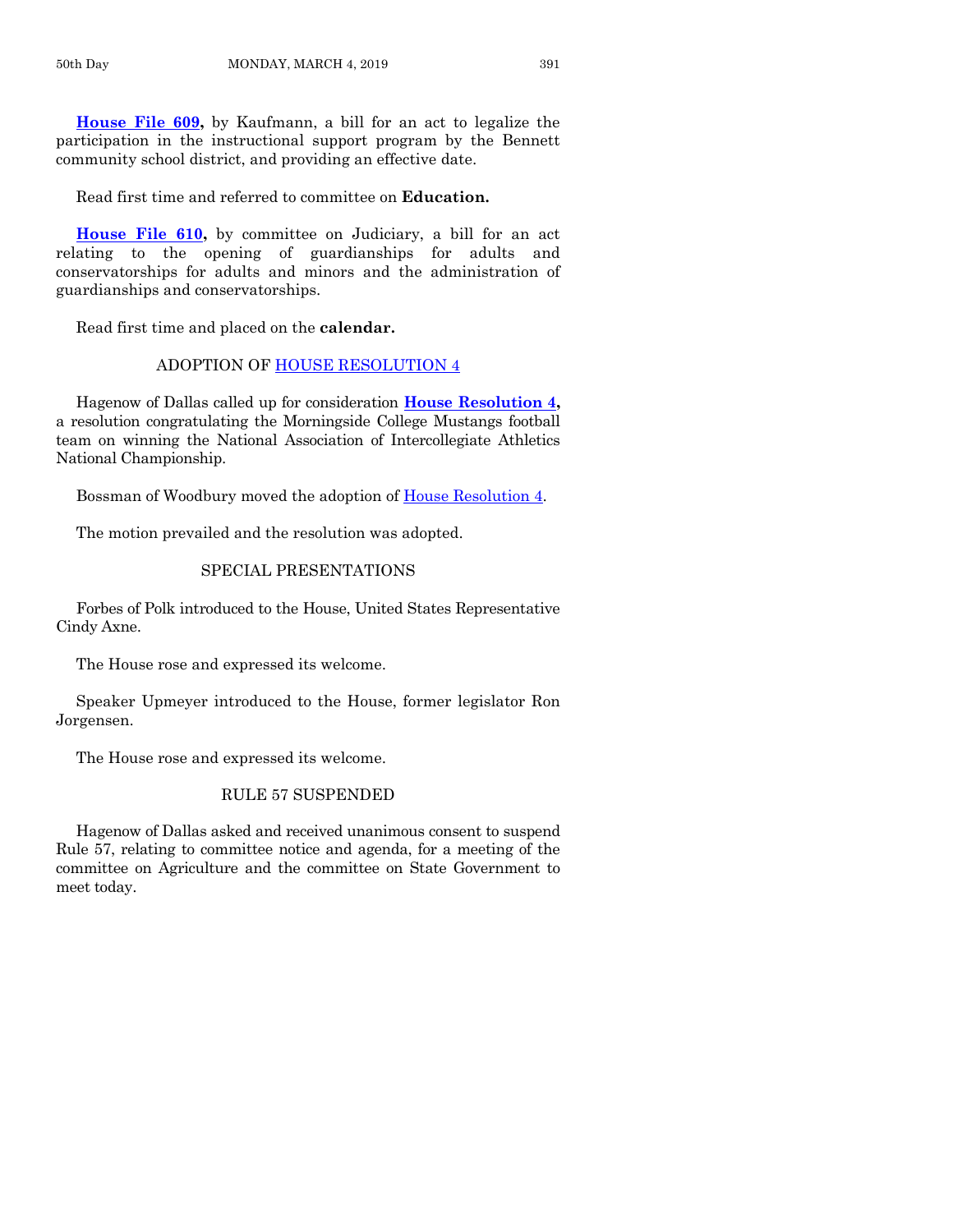# PROOF OF PUBLICATION [\(House File 609\)](https://www.legis.iowa.gov/legislation/BillBook?ga=88&ba=HF609)

In accordance with Section 585.1 of the Code of Iowa, the published copy of [House File 609](https://www.legis.iowa.gov/legislation/BillBook?ga=88&ba=HF609) and the verified proof of publication of said bill in the Tipton Conservative and Advertiser, a weekly newspaper printed and published in Cedar County, Iowa on February 13, 2019, was filed with the Chief Clerk of the House of Representatives prior to the time said bill was placed on passage in the House.

# HOUSE STUDY BILL COMMITTEE ASSIGNMENTS

# **[H.S.B. 233](https://www.legis.iowa.gov/legislation/BillBook?ga=88&ba=HSB233) State Government**

Relating to the power of cities to regulate certain building restrictions.

# **[H.S.B. 234](https://www.legis.iowa.gov/legislation/BillBook?ga=88&ba=HSB234) Local Government**

Relating to the jurisdiction and management of pioneer cemeteries.

# **[H.S.B. 235](https://www.legis.iowa.gov/legislation/BillBook?ga=88&ba=HSB235) State Government**

Relating to the authority and duties of the auditor of state by modifying provisions relating to the collection of certain fees and the provision of municipal financial management training and including applicability provisions.

# **[H.S.B. 236](https://www.legis.iowa.gov/legislation/BillBook?ga=88&ba=HSB236) Agriculture**

Relating to an offense involving trespass to agricultural production facilities, and providing penalties.

# **[H.S.B. 237](https://www.legis.iowa.gov/legislation/BillBook?ga=88&ba=HSB237) Judiciary**

Relating to criminal law and procedure including certain related administrative proceedings, providing penalties, and including effective date and applicability provisions.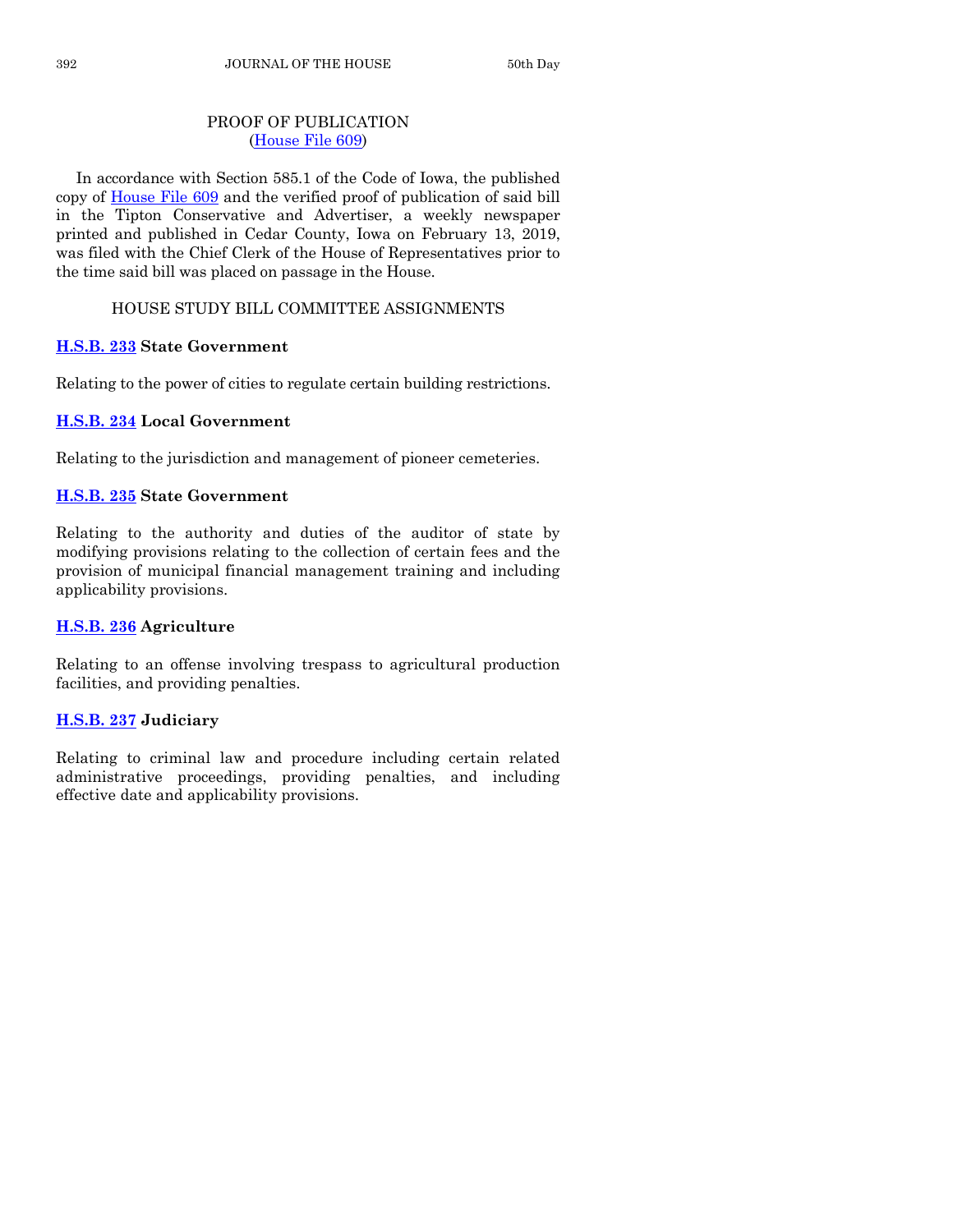# SUBCOMMITTEE ASSIGNMENTS

#### **[House File 371](https://www.legis.iowa.gov/legislation/BillBook?ga=88&ba=HF371)**

Judiciary: Hite, Chair; McKean and Wolfe.

#### **[House File 528](https://www.legis.iowa.gov/legislation/BillBook?ga=88&ba=HF528)**

Ways and Means: Bossman, Chair; Kaufmann and Nielsen.

## **[House File 542](https://www.legis.iowa.gov/legislation/BillBook?ga=88&ba=HF542)**

Natural Resources: Bacon, Chair; Jeneary and Ourth.

#### **[House File 573](https://www.legis.iowa.gov/legislation/BillBook?ga=88&ba=HF573)**

Commerce: Best, Chair; Forbes and Lundgren.

#### **[House File 608](https://www.legis.iowa.gov/legislation/BillBook?ga=88&ba=HF608)**

State Government: Jacobsen, Chair; Hunter and Sexton.

#### HOUSE STUDY BILL SUBCOMMITTEE ASSIGNMENTS

#### **[House Study Bill 222](https://www.legis.iowa.gov/legislation/BillBook?ga=88&ba=HSB222) Reassigned**

Public Safety: Worthan, Chair; Kressig and Thorup.

#### **[House Study Bill 228](https://www.legis.iowa.gov/legislation/BillBook?ga=88&ba=HSB228) Reassigned**

Public Safety: Mohr, Chair; Kurth and Thorup.

#### **[House Study Bill 233](https://www.legis.iowa.gov/legislation/BillBook?ga=88&ba=HSB233)**

State Government: Sexton, Chair; Lensing and Mitchell.

#### **[House Study Bill 234](https://www.legis.iowa.gov/legislation/BillBook?ga=88&ba=HSB234)**

Local Government: Lohse, Chair; Ehlert and Hite.

#### **[House Study Bill 235](https://www.legis.iowa.gov/legislation/BillBook?ga=88&ba=HSB235)**

State Government: Jacobsen, Chair; Bergan and Konfrst.

#### **[House Study Bill 236](https://www.legis.iowa.gov/legislation/BillBook?ga=88&ba=HSB236)**

Agriculture: Klein, Chair; Bearinger and Paustian.

#### **[House Study Bill 237](https://www.legis.iowa.gov/legislation/BillBook?ga=88&ba=HSB237)**

Judiciary: Klein, Chair; Mitchell and Wolfe.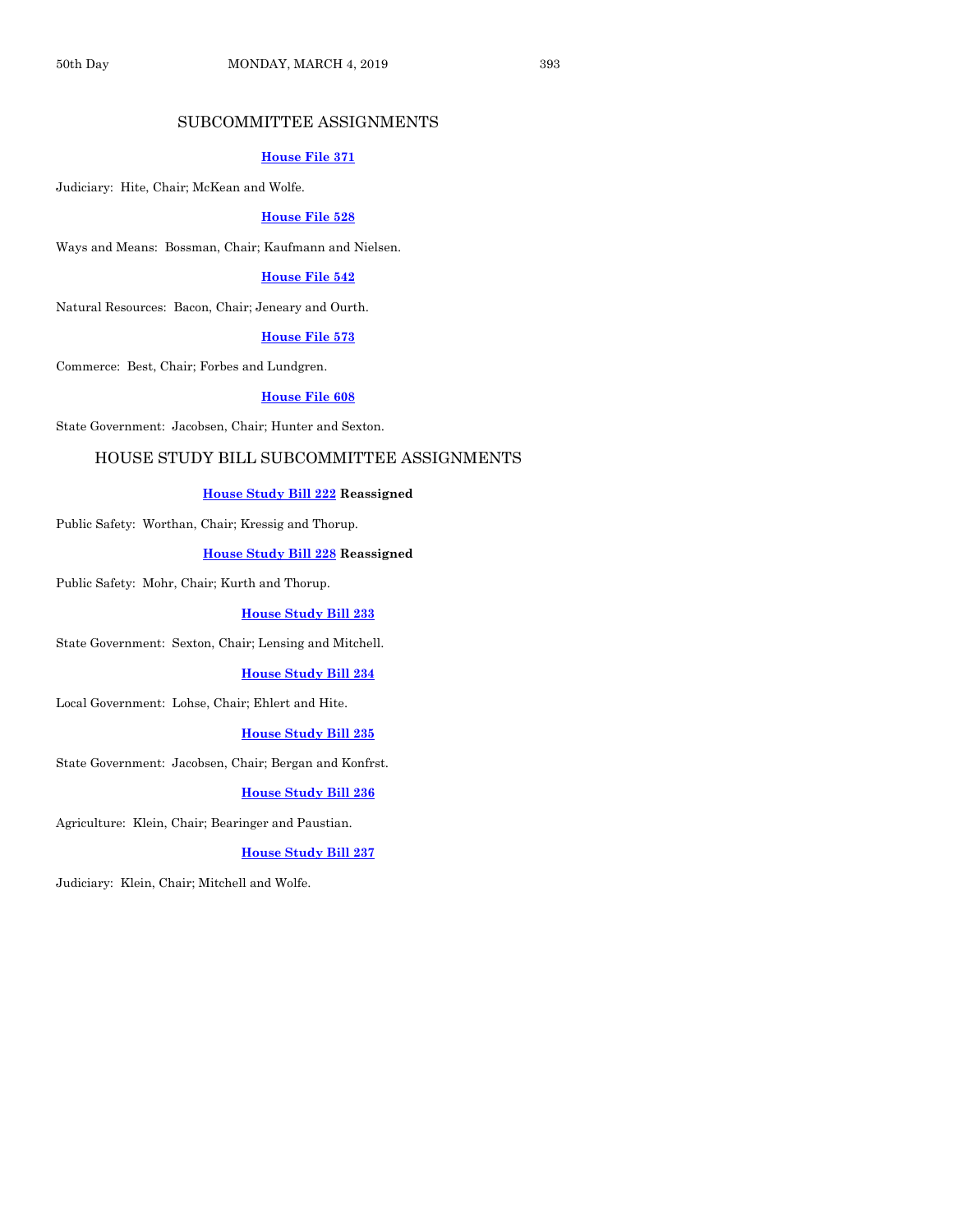## COMMITTEE RECOMMENDATIONS

MADAM SPEAKER: The Chief Clerk of the House respectfully reports that the following committee recommendations have been received and are on file in the office of the Chief Clerk:

# CARMINE BOAL Chief Clerk of the House

#### COMMITTEE ON PUBLIC SAFETY

**Committee Bill** (Formerly [House File 259\)](https://www.legis.iowa.gov/legislation/BillBook?ga=88&ba=HF259), relating to the carrying, possession, or transportation of weapons on school grounds, at places of employment, at certain entertainment venues owned or operated by a political subdivision, and in county courthouses.

Fiscal Note: **No**

Recommendation: **Amend and Do Pass** February 28, 2019.

**Committee Bill** (Formerly [House Study Bill 193\)](https://www.legis.iowa.gov/legislation/BillBook?ga=88&ba=HSB193), permitting counties and cities to classify certain fireworks violations as county infractions or municipal infractions, and making penalties applicable.

Fiscal Note: **No**

Recommendation: **Do Pass** February 28, 2019.

#### COMMITTEE ON STATE GOVERNMENT

**Committee Bill** (Formerly [House Study Bill 48\)](https://www.legis.iowa.gov/legislation/BillBook?ga=88&ba=HSB48), relating to the administration of city and school elections.

Fiscal Note: **No**

Recommendation: **Amend and Do Pass** February 28, 2019.

**Committee Bill** (Formerly [House Study Bill 198\),](https://www.legis.iowa.gov/legislation/BillBook?ga=88&ba=HSB198) relating to sports gambling and wagering, by providing for fantasy sports contests and sports betting, providing for taxes and fees, making penalties applicable, and including implementation and effective date provisions.

Fiscal Note: **No**

Recommendation: **Amend and Do Pass** February 28, 2019.